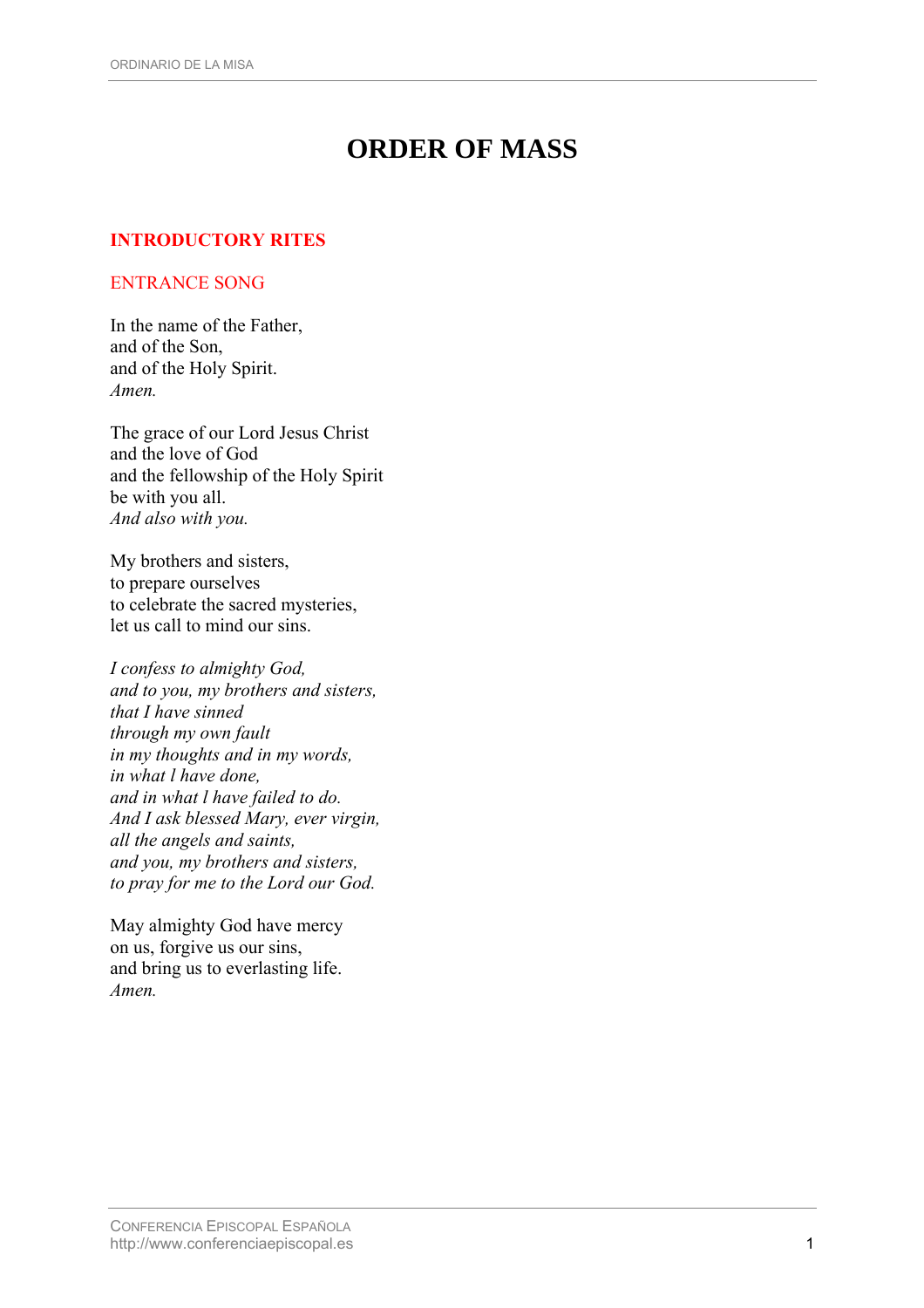## **KYRIE**

Lord, have mercy. *Lord, have mercy.* 

Christ, have mercy. *Christ, have mercy.* 

Lord, have mercy. *Lord, have mercy.* 

## *GLORIA*

*Glory to God in the highest, and peace to his people on earth. Lord God, heavenly King, almighty God and Father, we worship you, we give you thanks, we praise you for your glory. Lord Jesus Christ, only Son of the Father, Lord God, Lamb of God, you take away the sin of the world, have mercy on us; you are seated at the right hand of the Father, receive our prayer. For you alone are the Holy One, you alone are the Lord, you alone are the Most High, Jesus Christ, with the Holy Spirit in the glory of God the Father. Amen.* 

#### OPENING PRAYER

#### **LITURGY OF THE WORD**

## FIRST READING

RESPONSORIAL PSALM

## SECOND READING

#### **ALLELUIA**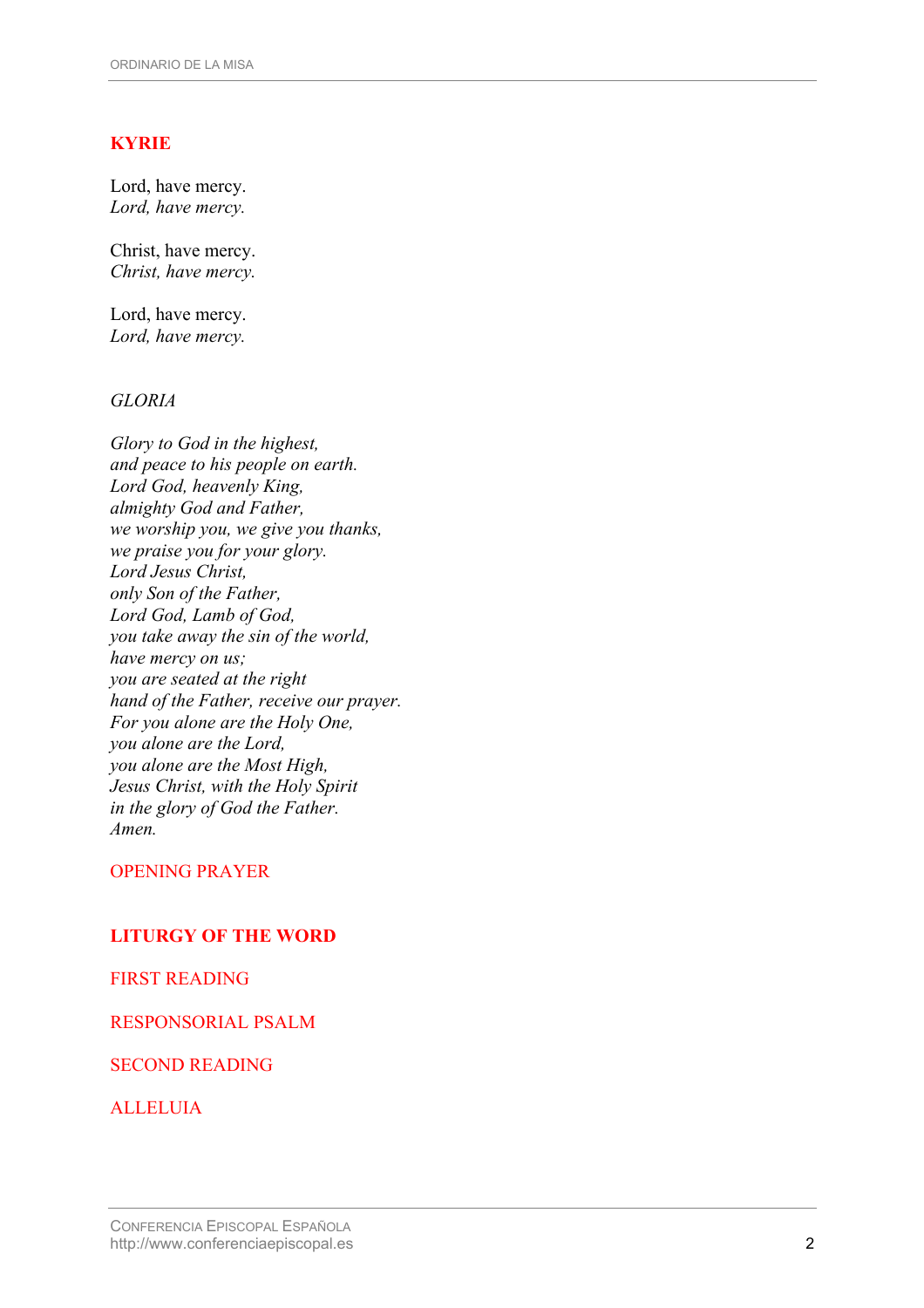#### **GOSPEL**

The Lord be with you. *And also with you.* 

A reading from the holy gospel according to... *Glory to you, Lord.* 

This is the gospel of the Lord. *Praise to you, Lord Jesus Christ.* 

#### **HOMILY**

### **THE PROFESSION OF FAITH**

*We believe in one God, the Father, the Almighty, maker of heaven and earth, of all that is seen and unseen.* 

*We believe in one Lord, Jesus Christ, the only Son of God, eternally begotten of the Father, God from God, Light from Light, true God from true God, begotten, not made, of one Being with the Father. Through him all things were made.* 

*For us men and for our salvation he came down from heaven: by the power of the Holy Spirit he was born of the Virgin Mary, and became man. For our sake he was crucified under Pontius Pilate; he suffered death and was buried. On the third day he rose again in accordance the Scriptures; he ascended into heaven and is seated at the right hand of the Father. He will come again in glory to judge the living and the dead, and his kingdom will have no end.* 

*We believe in the Holy Spirit, the Lord, the giver of life, who proceeds from the Father and the Son.*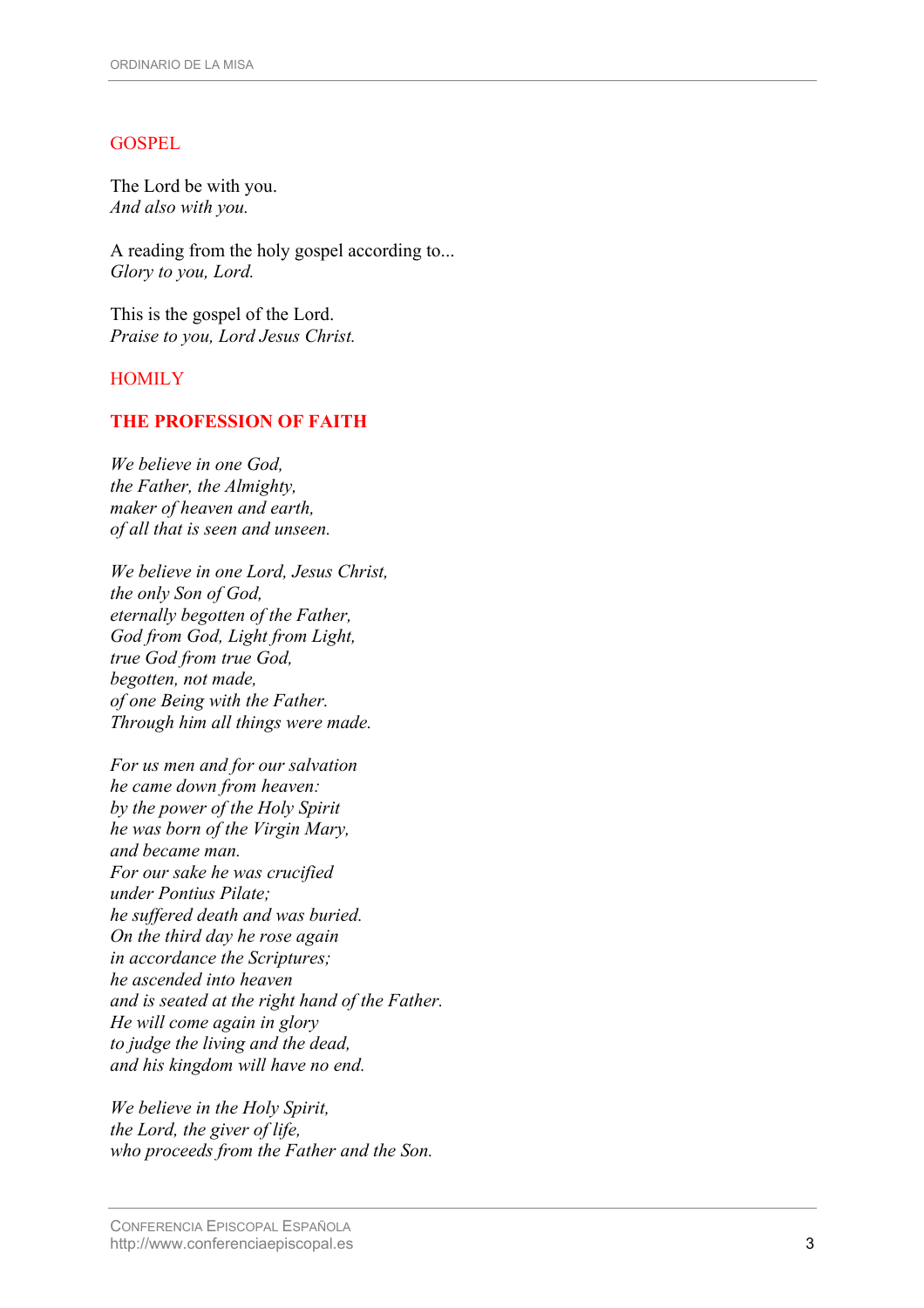*With the Father and the Son he is worshipped and glorified, he has spoken through the Prophets.* 

*We believe in one holy catholic and apostolic Church. We acknowledge one baptism for the forgiveness of sins. We look for the resurrection of the dead, and the life of the world to come. Amen.* 

## GENERAL INTERCESSIONS

## **LITURGY OF THE EUCHARIST**

Blessed are you, Lord, God of all creation. Through your goodness we have this bread to offer, which earth has given and human hands have made. It will become for us the bread of life. *Blessed be God for ever.* 

Blessed are you, Lord, God of all creation. Through your goodness we have this wine to offer, fruit of the vine and work of human hands. I will become our spiritual drink. *Blessed be God for ever.* 

Pray, brethren, that our sacrifice may be acceptable to God, the almighty Father. *May the Lord accept the sacrifice at your hands for the praise and glory of his name, for our good, and the good of all his Church.* 

PRAYER OVER THE GIFTS *Amen.* 

The Lord be with you. *And also with you.* 

Lift up your hearts. *We lift them up to the Lord.* 

Let us give thanks to the Lord our God. *It's right to give him thanks and praise.*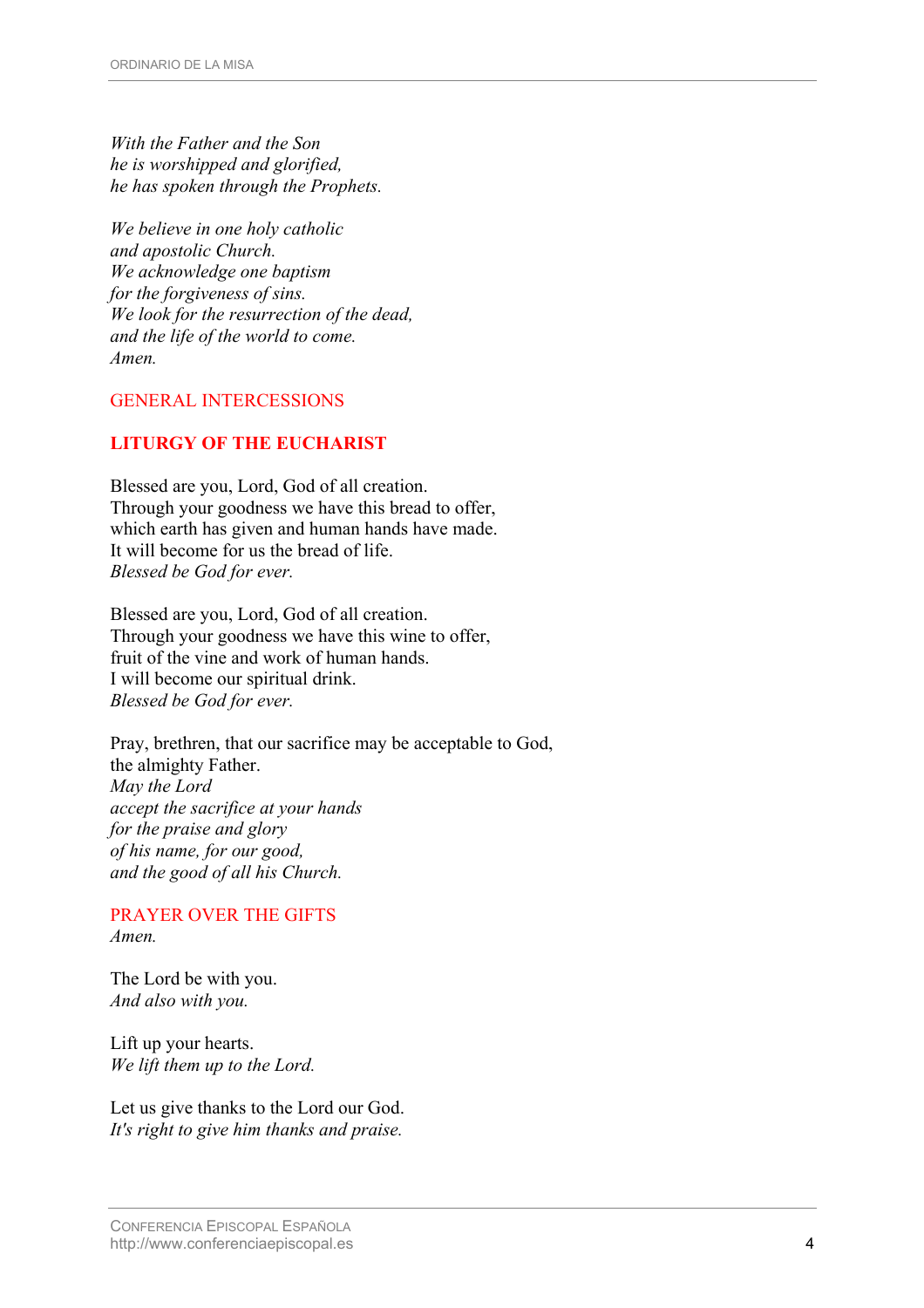## **EUCHARlSTIC PRAYER II**

Father, it is our duty and our salvation, always and everywhere to give you thanks through your beloved Son, Jesus Christ. He is the Word through whom you made the universe, the Saviour you sent to redeem us. By the power of the Holy Spirit he took flesh and was born of the Virgin Mary.

For our sake he opened his arms on the cross; he put an end to death and revealed the resurrection. In this he fulfilled your will and won for you a holy people.

And so we join the angels and the saints in proclaiming your glory as we sing (say): *Holy, holy, holy Lord. God of power and might. Heaven and earth are full of your glory. Hosanna in the highest. Blessed is he who comes in the name of the Lord. Hosanna in the highest.* 

Lord, you are holy indeed, the fountain of all holiness. Let your Spirit come upon these gifts to make them holy, so that they may become for us the body + and blood of our Lord, Jesus Christ.

Before he was given up to death, a death he freely accepted, he took bread and gave you thanks. He broke the bread, gave it to his disciples, and said:

TAKE THIS, ALL OF YOU, AND EAT IT: THIS IS MY BODY WHICH WILL BE GIVEN UP FOR YOU.

When supper was ended, he took the cup. Again he gave you thanks and praise, gave the cup to his disciples, and said:

TAKE THIS, ALL OF YOU, AND DRINK FROM IT; THIS IS THE CUP OF MY BLOOD, THE BLOOD OF THE NEW AND EVERLASTING COVENANT. IT WILL BE SHED FOR YOU AND FOR ALL SO THAT SINS MAY BE FORGIVEN.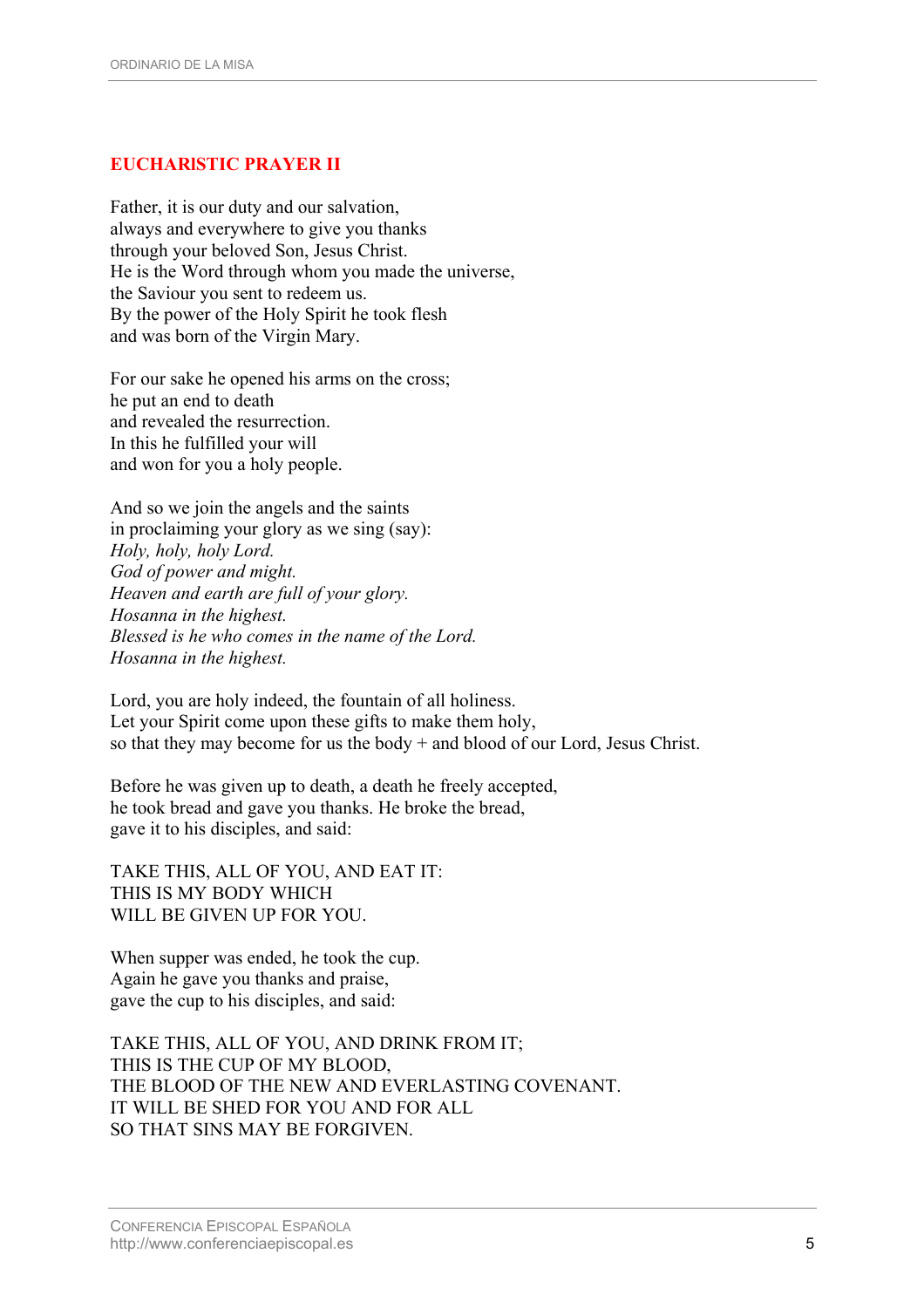## DO THIS IN MEMORY OF ME.

Let us proclaim the mystery of faith. *Christ has died, Christ has risen, Christ will come again.* 

In memory of his death and resurrection, we offer you, Father, this life-giving bread, this saving cup. We thank you for counting us worthy to stand in your presence and serve you.

May all of us who share in the body and blood of Christ be brought together in unity by the Holy Spirit.

Lord, remember your Church throughout the world; make us grow in love, together with N. our Pope, N. our bishop, and all the clergy.

Remember our brothers and sisters who have gone to their rest in the hope of rising again; bring them and all the departed into the light of your presence. Have mercy on us all: make us worthy to share eternal life, with Mary, the virgin mother of God, with the apostles, and with all the saints who have done your will throughout the ages. May we praise you in union with them, and give you glory through your Son, Jesus Christ.

Through him, with him, in him, in the unity of the Holy Spirit, all glory and honour is yours, almighty Father, for ever and ever. *Amen.* 

#### **EUCHARlSTIC PRAYER III**

Father, you are holy indeed, and all creation rightly gives you praise. All life, all holiness comes from you through your Son, Jesus Christ our Lord, by the working of the Holy Spirit. From age to age you gather a people to yourself, so that from east to west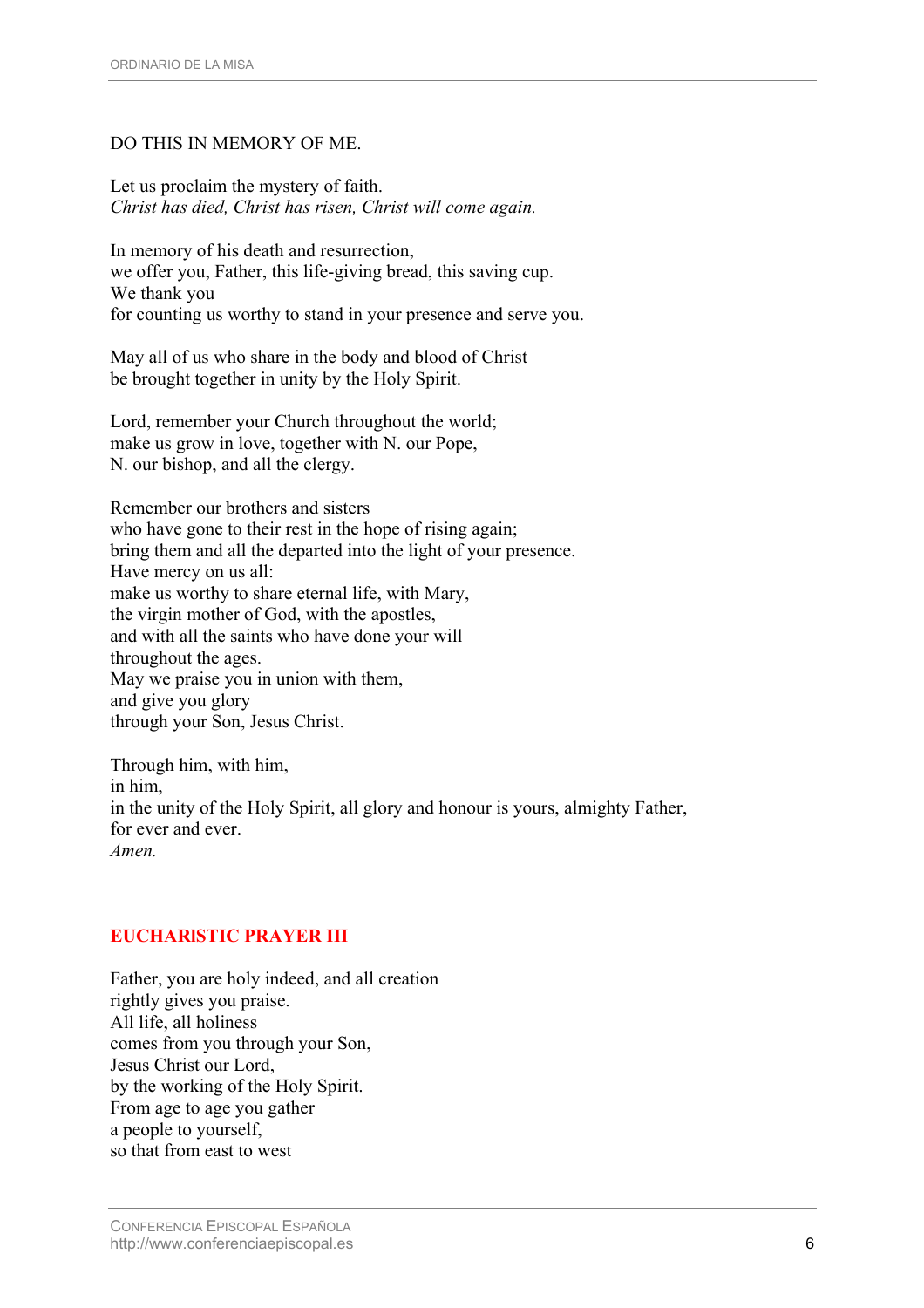a perfect offering may be made to the glory of your name.

And so, Father, we bring you these gifts. We ask you to make them holy by the power of your Spirit, that they may become the body  $+$  and blood of your Son our Lord Jesus Christ.

On the night he was betrayed, he took bread and gave you thanks and praise. He broke the bread, gave it to his disciples, and said:

TAKE THIS, ALL OF YOU, AND EAT IT: THIS IS MY BODY WHICH WILL BE GIVEN UP FOR YOU.

When supper was ended, he took the cup. Again he gave you thanks and praise, gave the cup to his disciples, and said:

TAKE THIS, ALL OF YOU, AND DRINK FROM IT; THIS IS THE CUP OF MY BLOOD, THE BLOOD OF THE NEW AND EVERLASTING COVENANT. IT WILL BE SHED FOR YOU AND FOR ALL, SO THAT SINS MAY BE FORGIVEN. DO THIS IN MEMORY OF ME.

Let us proclaim the mystery of faith. *Christ has died, Christ is risen, Christ will come again.* 

Father, calling to mind the death your Son endured for our salvation, his glorious resurrection and ascension into heaven, and ready to greet him when he comes again, we offer you in thanksgiving this holy and living sacrifice.

Look with favour on your Church's offering, and see the Victim whose death has reconciled us to yourself. Grant that we, who are nourished by his body and blood, may be filled with his Holy Spirit, and become one body,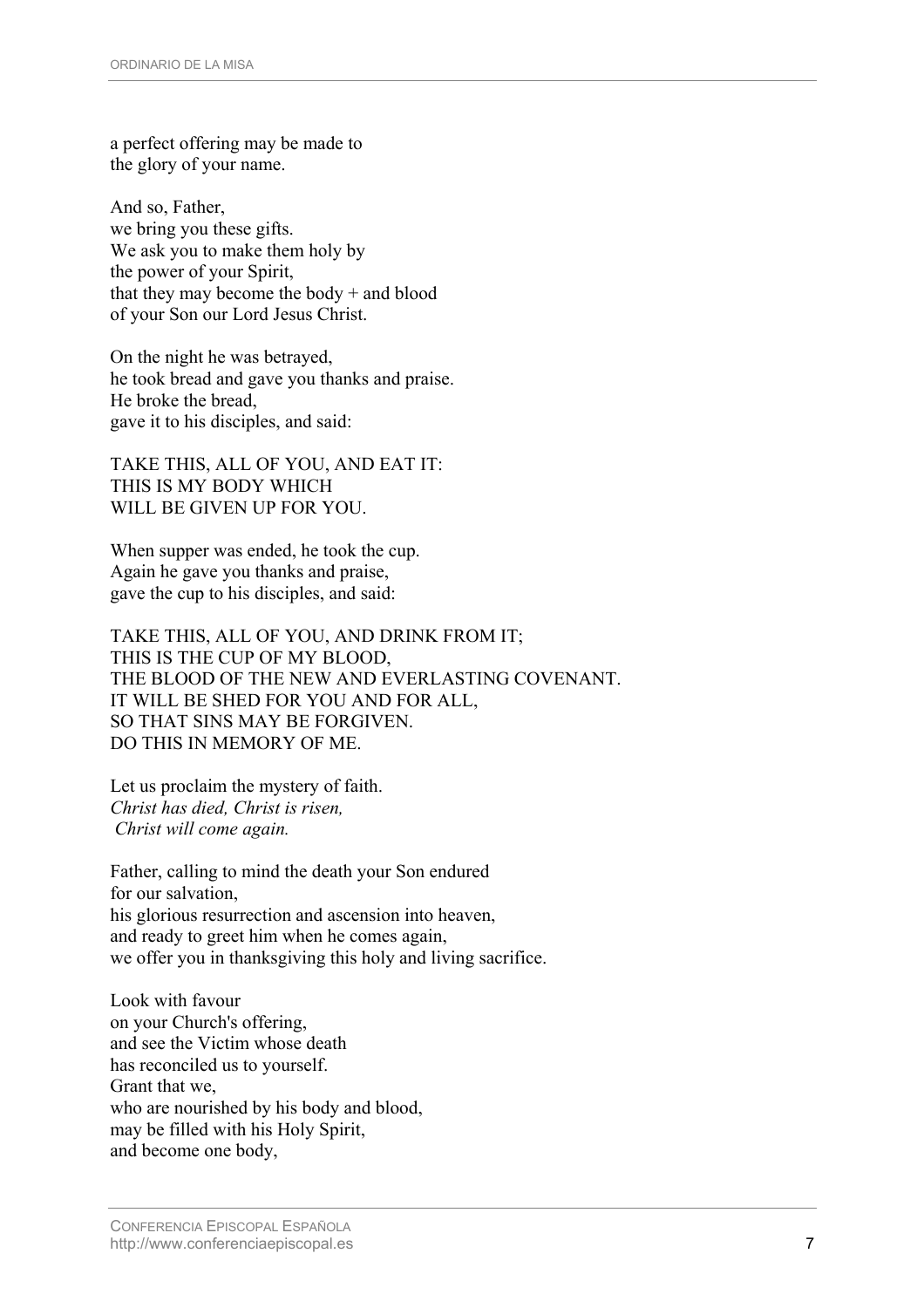one spirit in Christ.

May he make us an everlasting gift, to you and enable us to share in the inheritance of your saints, with Mary, the virgin Mother of God; with the apostles, the martyrs, Saint N. (the saint of the day or the patron saint) and all your saints, on whose constant intercession we rely for help.

Lord, may this sacrifice, which has made our peace with you, advance the peace and salvation of all the world. Strengthen in faith and love your pilgrim Church on earth; your servant, Pope N., our bishop N., and all the bishops, with the clergy and the entire people your Son has gained for you. Father, hear the prayers of the family you have gathered here before you. In mercy and love unite all your children wherever they may be.

Welcome into your kingdom our departed brothers and sisters, and all who have left this world in your friendship.

We hope to enjoy for ever the vision of your glory, through Christ our Lord, from whom all good things come.

Through him, with him, in him, in the unity of the Holy Spirit, all glory and honor is yours, almighty Father, for ever and ever. *Amen.* 

## **RITE OF COMMUNION**

Let us pray with confidence to the Father in the words our Saviour gave us: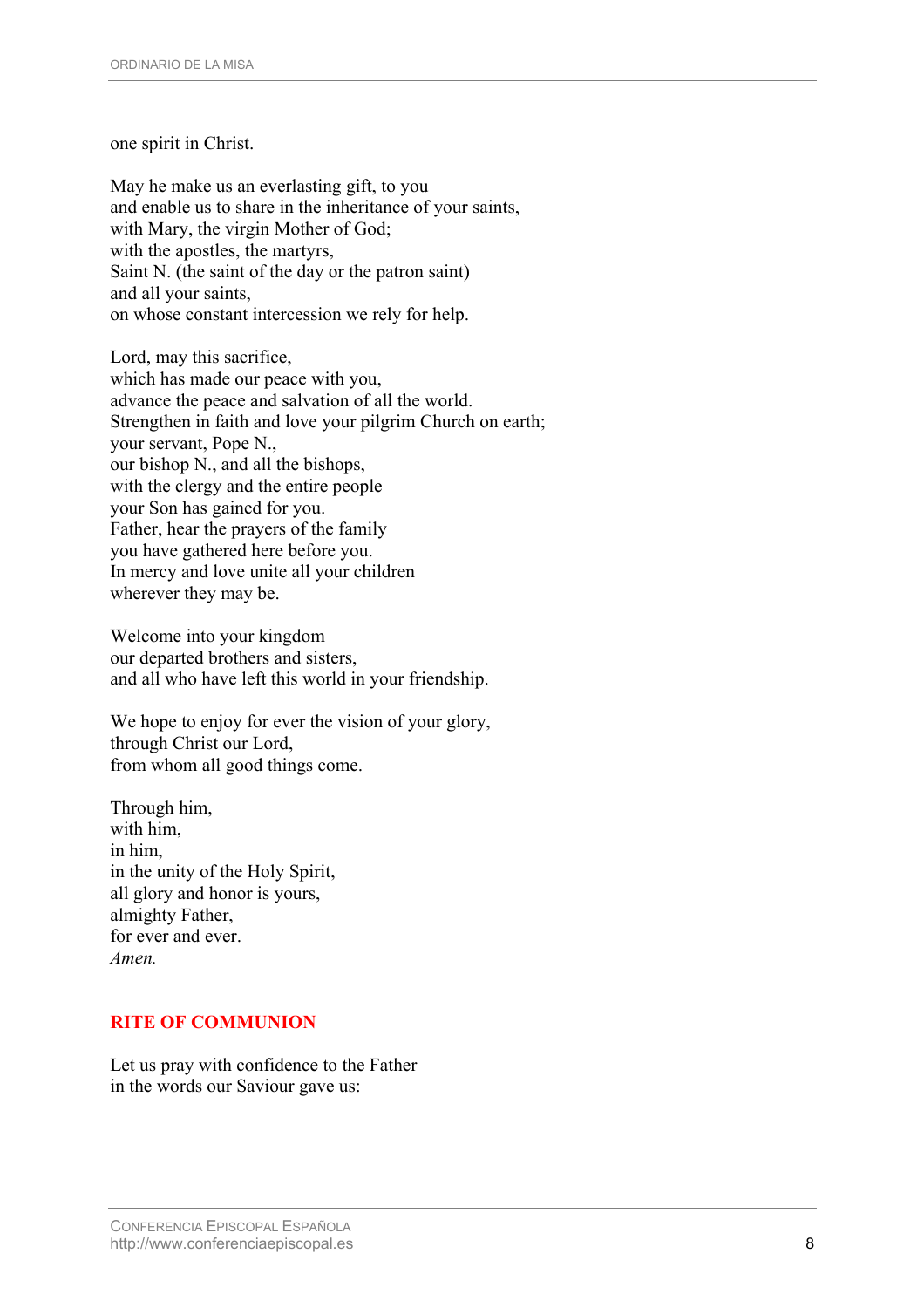# *PATER NOSTER*

*Our Father, who art in heaven, hallowed be thy name; Thy kingdom come; Thy will be done on earth as it is in heaven. Give us this day our daily bread; and forgive us our trespasses as we forgive those who trespass against us; and lead us not into temptation, but deliver us from evil.* 

Deliver us, Lord, from every evil, and grant us peace in our day.

In your mercy keep us free from sin and protect us from all anxiety as we wait in joyful hope for the coming of our Savior, Jesus Christ. *For the kingdom, the power, and the glory are yours, now and forever.* 

Lord Jesus Christ, you said to your apostles: "I leave you peace, my peace I give you", look not on our sins, but on the faith of your Church, and grant us the peace and unity of your kingdom where you live for ever and ever. *Amen.* 

The Peace of the Lord be with you always. *And also with you.* 

# AGNUS DEI

*Lamb of God, you take away the sins of the world, have mercy on us.* 

*Lamb of God, you take away the sins of the world, have mercy on us.* 

*Lamb of God, you take away the sins of the world, grant us peace.* 

This is the Lamb of God who takes away the sins of the world. Happy are those who are called to his supper. *Lord, I am not worthy to receive you,*